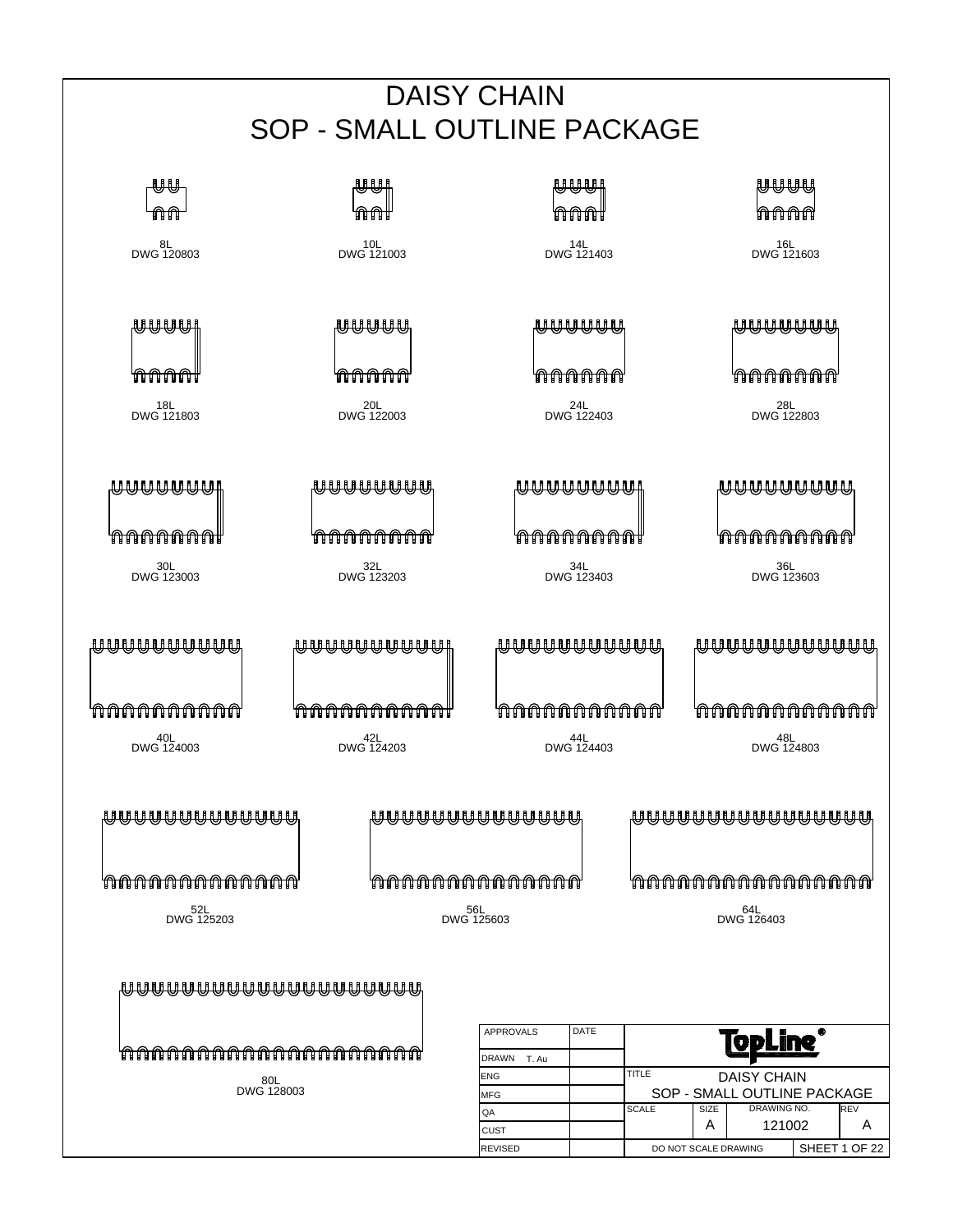

| DAISY CHAIN                |         |  |  |  |  |
|----------------------------|---------|--|--|--|--|
| NET LIST                   |         |  |  |  |  |
| <b>PINS</b><br><b>PINS</b> |         |  |  |  |  |
| $1 - 2$                    | $5 - 6$ |  |  |  |  |
| $3 - 4$                    | $7 - 8$ |  |  |  |  |

- 1. DAISY CHAIN WIRE BONDED TO INTERNAL PADS.
- 2. SEE NET LIST FOR CONNECTIONS BETWEEN PINS.
- 3. DRAWING NOT TO SCALE.

| ◉                                     |                                     |                 |  |  |
|---------------------------------------|-------------------------------------|-----------------|--|--|
| TITLE                                 | <b>8L DAISY CHAIN</b>               |                 |  |  |
|                                       |                                     | PIN CONNECTIONS |  |  |
| <b>SCALE</b>                          | <b>I</b> REV<br>SIZE<br>DRAWING NO. |                 |  |  |
| 120803<br>A                           |                                     |                 |  |  |
| SHEET 2 OF 22<br>DO NOT SCALE DRAWING |                                     |                 |  |  |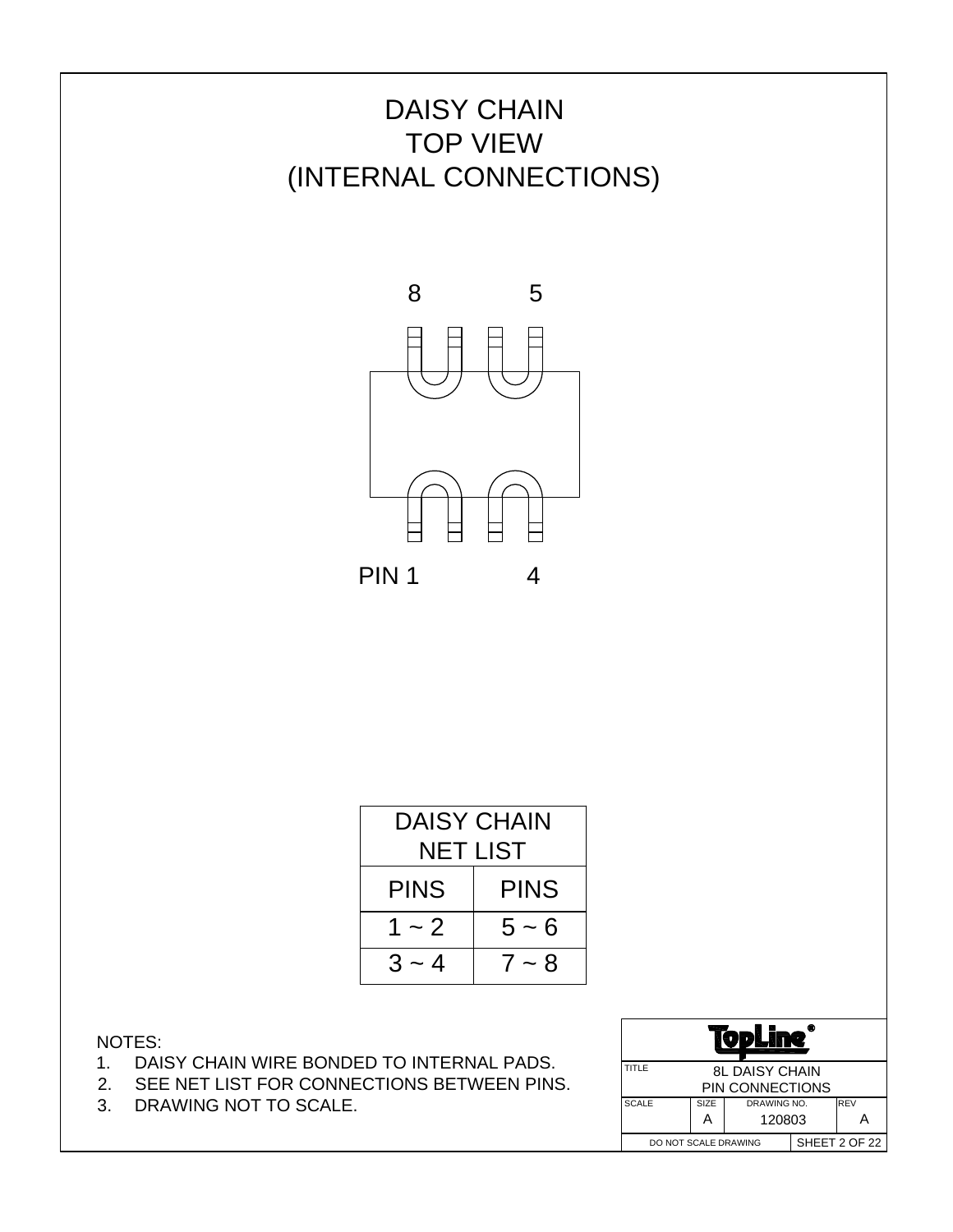

| DAISY CHAIN                |  |  |  |  |  |  |
|----------------------------|--|--|--|--|--|--|
| NET LIST                   |  |  |  |  |  |  |
| <b>PINS</b><br><b>PINS</b> |  |  |  |  |  |  |
| 1 ~ 2<br>$7 - 8$           |  |  |  |  |  |  |
| $3 - 4$<br>$9 - 10$        |  |  |  |  |  |  |
| $5 - 6$                    |  |  |  |  |  |  |

- 1. DAISY CHAIN WIRE BONDED TO INTERNAL PADS.
- 2. SEE NET LIST FOR CONNECTIONS BETWEEN PINS.
- 3. DRAWING NOT TO SCALE.

| ⋒<br>$\mathbf{v}$                     |                                     |                 |  |  |  |
|---------------------------------------|-------------------------------------|-----------------|--|--|--|
| TITLE                                 | <b>10L DAISY CHAIN</b>              |                 |  |  |  |
|                                       |                                     | PIN CONNECTIONS |  |  |  |
| <b>SCALE</b>                          | <b>I</b> REV<br>SIZE<br>DRAWING NO. |                 |  |  |  |
| 121003<br>A<br>А                      |                                     |                 |  |  |  |
| SHEET 3 OF 22<br>DO NOT SCALE DRAWING |                                     |                 |  |  |  |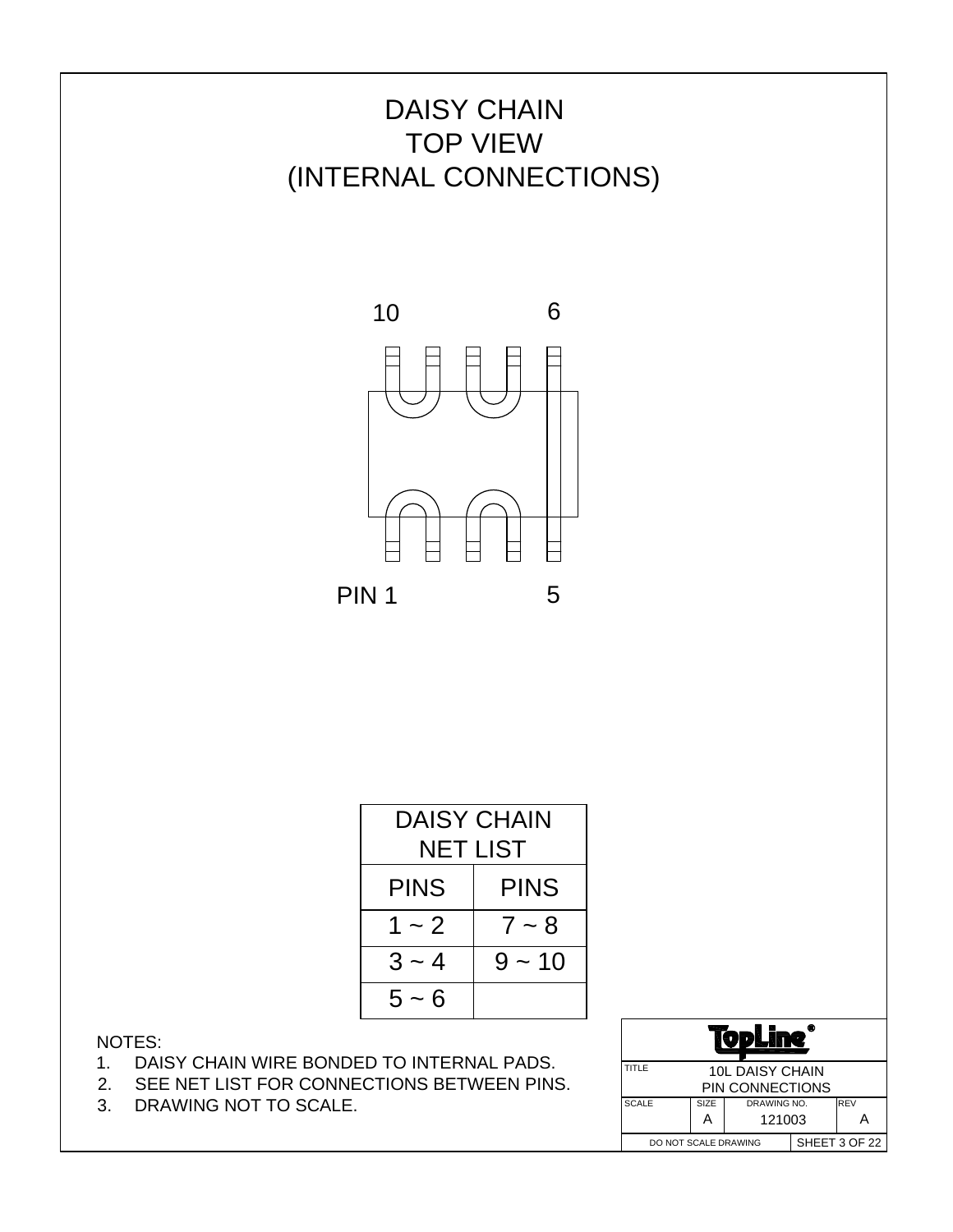



| DAISY CHAIN<br><b>NET LIST</b> |           |  |  |  |  |
|--------------------------------|-----------|--|--|--|--|
| <b>PINS</b><br><b>PINS</b>     |           |  |  |  |  |
| $1 - 2$                        | $9 - 10$  |  |  |  |  |
| $3 - 4$                        | $11 - 12$ |  |  |  |  |
| $5 - 6$                        | $13 - 14$ |  |  |  |  |
| $7 - 8$                        |           |  |  |  |  |

- 1. DAISY CHAIN WIRE BONDED TO INTERNAL PADS.
- 2. SEE NET LIST FOR CONNECTIONS BETWEEN PINS.
- 3. DRAWING NOT TO SCALE.

|                                       | Ф<br>D                            |  |  |  |
|---------------------------------------|-----------------------------------|--|--|--|
| <b>TITLE</b>                          | <b>14L DAISY CHAIN</b>            |  |  |  |
|                                       | PIN CONNECTIONS                   |  |  |  |
| <b>SCALE</b>                          | <b>REV</b><br>SIZE<br>DRAWING NO. |  |  |  |
|                                       | 121403<br>A                       |  |  |  |
| SHEET 4 OF 22<br>DO NOT SCALE DRAWING |                                   |  |  |  |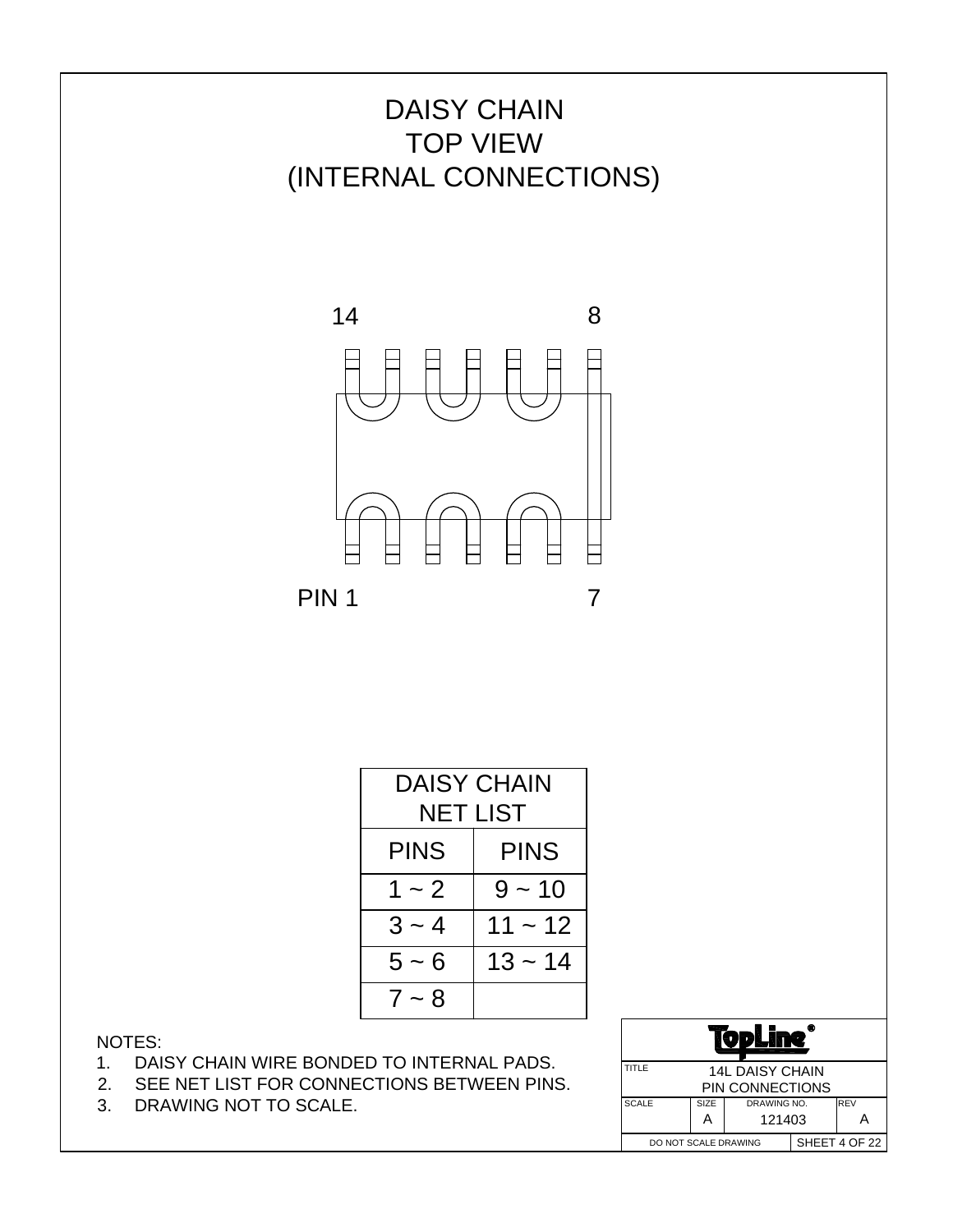



| DAISY CHAIN<br>NET LIST    |           |  |  |  |
|----------------------------|-----------|--|--|--|
| <b>PINS</b><br><b>PINS</b> |           |  |  |  |
| $9 - 10$<br>$1 - 2$        |           |  |  |  |
| $3 - 4$<br>$11 - 12$       |           |  |  |  |
| $5 - 6$                    | $13 - 14$ |  |  |  |
| $7 - 8$                    | $15 - 16$ |  |  |  |

- 1. DAISY CHAIN WIRE BONDED TO INTERNAL PADS.
- 2. SEE NET LIST FOR CONNECTIONS BETWEEN PINS.
- 3. DRAWING NOT TO SCALE.

| Ф<br>VР                               |                                   |        |  |  |
|---------------------------------------|-----------------------------------|--------|--|--|
| TITLE                                 | <b>16L DAISY CHAIN</b>            |        |  |  |
|                                       | PIN CONNECTIONS                   |        |  |  |
| <b>SCALE</b>                          | <b>REV</b><br>SIZE<br>DRAWING NO. |        |  |  |
|                                       | А                                 | 121603 |  |  |
| SHEET 5 OF 22<br>DO NOT SCALE DRAWING |                                   |        |  |  |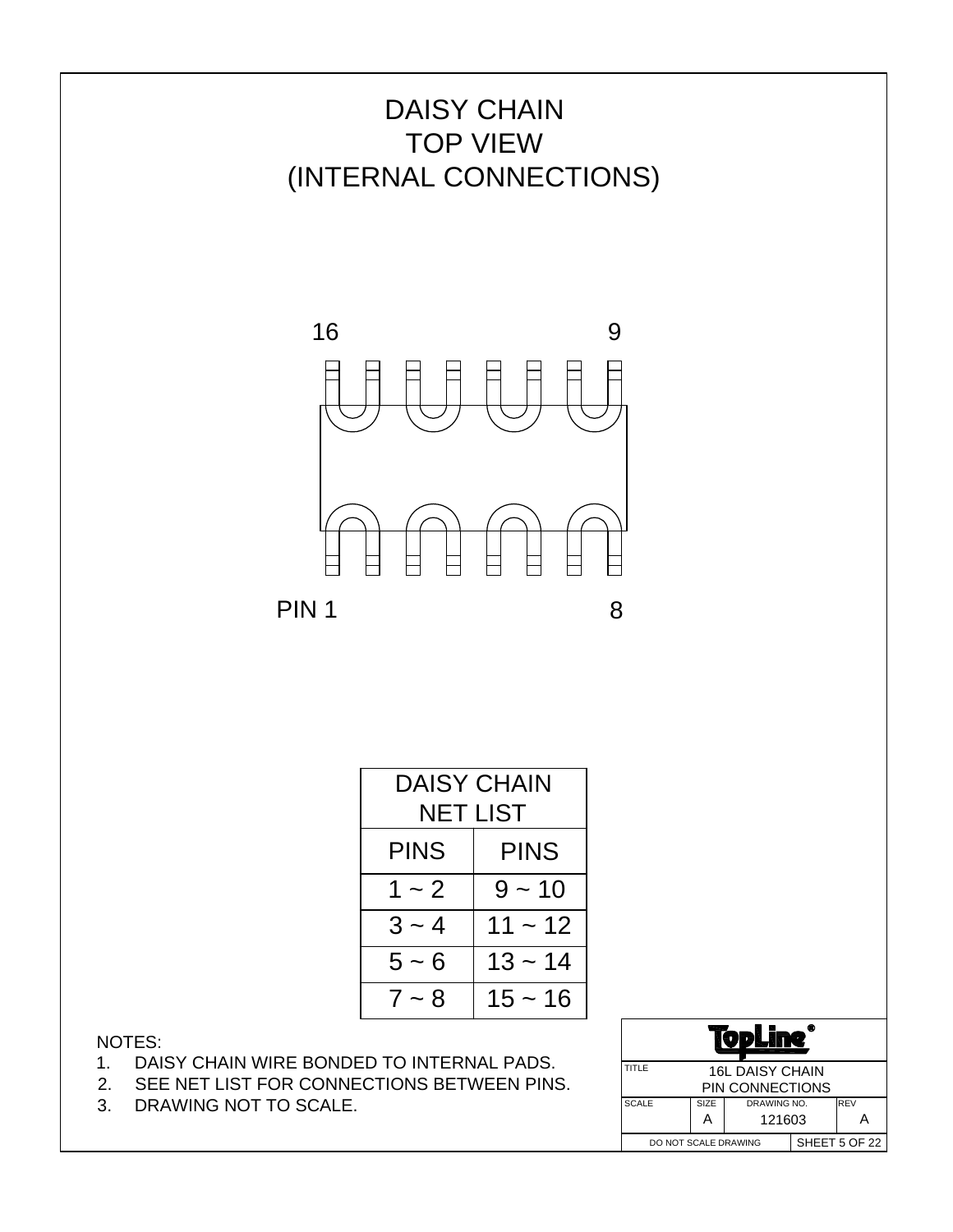

| DAISY CHAIN<br>NET LIST    |           |  |  |  |  |
|----------------------------|-----------|--|--|--|--|
| <b>PINS</b><br><b>PINS</b> |           |  |  |  |  |
| $1 - 2$                    | $11 - 12$ |  |  |  |  |
| $3 - 4$                    | $13 - 14$ |  |  |  |  |
| $5 - 6$                    | $15 - 16$ |  |  |  |  |
| $17 - 18$<br>$7 - 8$       |           |  |  |  |  |
| $9 - 10$                   |           |  |  |  |  |

- 1. DAISY CHAIN WIRE BONDED TO INTERNAL PADS.
- 2. SEE NET LIST FOR CONNECTIONS BETWEEN PINS.
- 3. DRAWING NOT TO SCALE.

| œ<br>D                                |                            |                 |  |  |
|---------------------------------------|----------------------------|-----------------|--|--|
| TITLE                                 | <b>18L DAISY CHAIN</b>     |                 |  |  |
|                                       |                            | PIN CONNECTIONS |  |  |
| <b>SCALE</b>                          | REV<br>SIZE<br>DRAWING NO. |                 |  |  |
|                                       | А                          | 121803          |  |  |
| SHEET 6 OF 22<br>DO NOT SCALE DRAWING |                            |                 |  |  |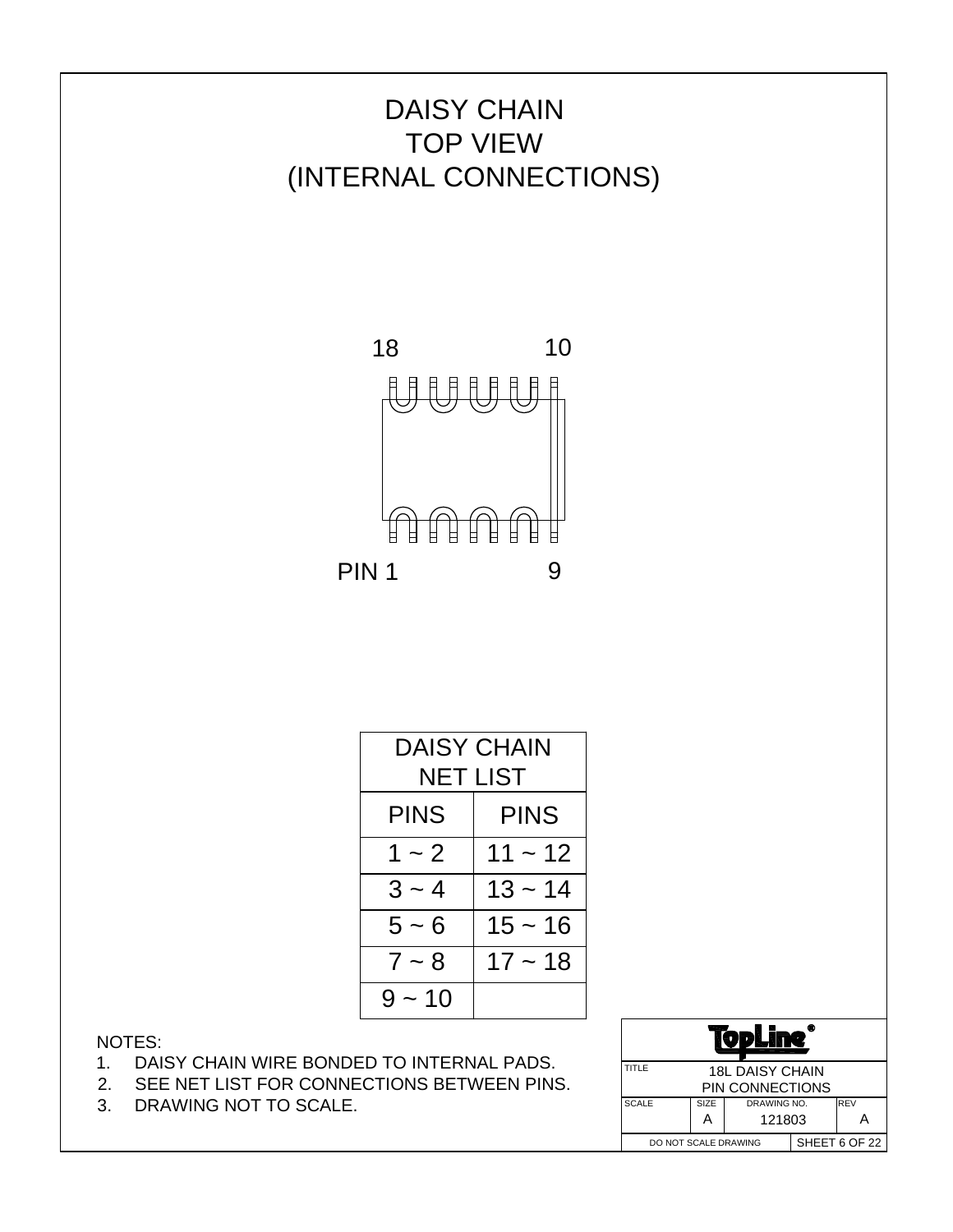

| DAISY CHAIN<br>NET LIST |           |  |  |  |  |
|-------------------------|-----------|--|--|--|--|
| PINS<br><b>PINS</b>     |           |  |  |  |  |
| $1 - 2$                 | $11 - 12$ |  |  |  |  |
| $3 - 4$                 | $13 - 14$ |  |  |  |  |
| $5 - 6$                 | $15 - 16$ |  |  |  |  |
| $7 - 8$                 | $17 - 18$ |  |  |  |  |
| $9 - 10$                | 19 ~ 20   |  |  |  |  |

- 1. DAISY CHAIN WIRE BONDED TO INTERNAL PADS.
- 2. SEE NET LIST FOR CONNECTIONS BETWEEN PINS.
- 3. DRAWING NOT TO SCALE.

|              | Ф<br>JΣ                               |                                     |        |  |  |
|--------------|---------------------------------------|-------------------------------------|--------|--|--|
|              | TITLE<br><b>20L DAISY CHAIN</b>       |                                     |        |  |  |
|              | PIN CONNECTIONS                       |                                     |        |  |  |
| <b>SCALE</b> |                                       | <b>I</b> REV<br>SIZE<br>DRAWING NO. |        |  |  |
|              |                                       | А                                   | 122003 |  |  |
|              | SHEET 7 OF 22<br>DO NOT SCALE DRAWING |                                     |        |  |  |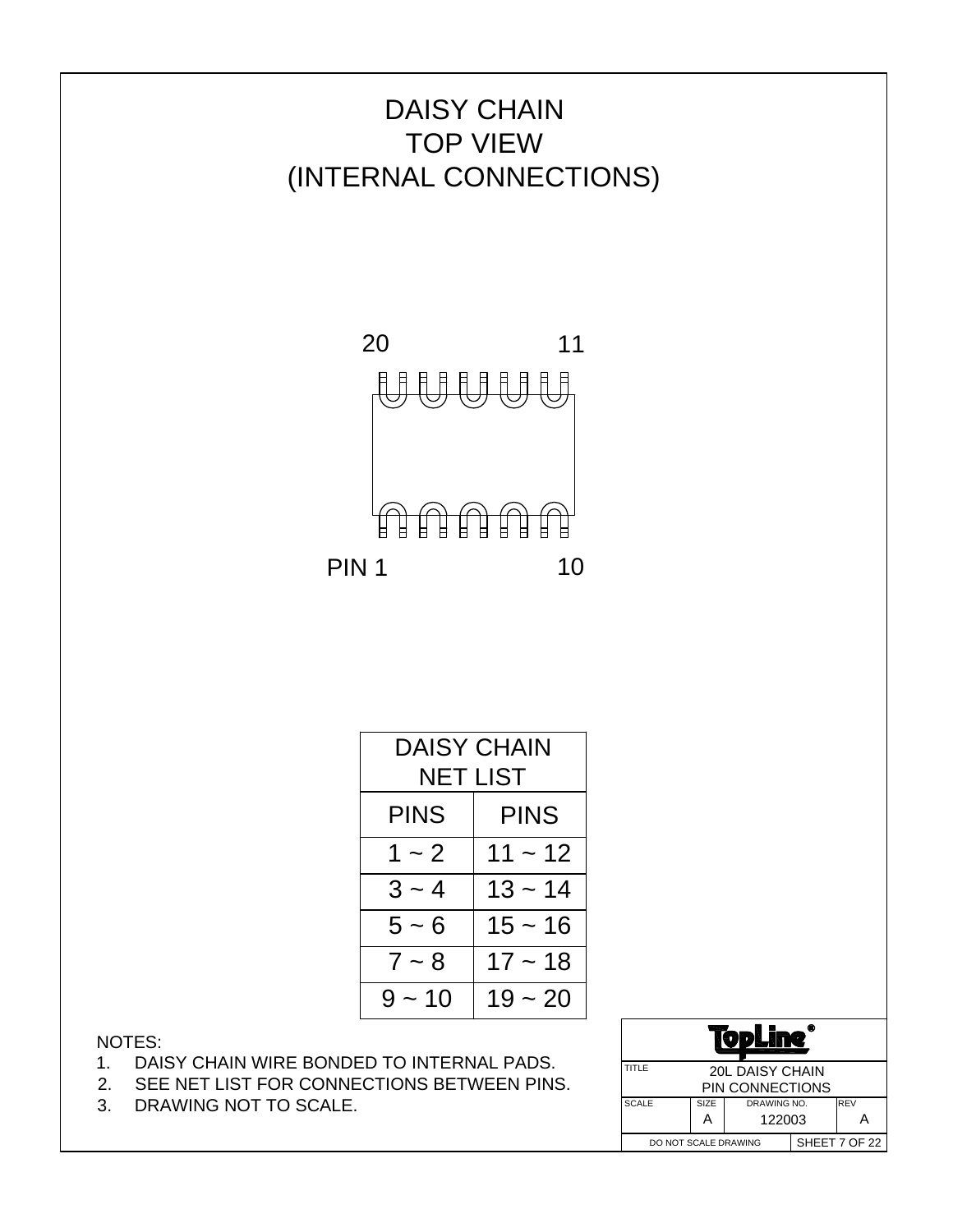

| <b>DAISY CHAIN</b>                        |           |           |  |  |
|-------------------------------------------|-----------|-----------|--|--|
|                                           | NET LIST  |           |  |  |
| <b>PINS</b><br><b>PINS</b><br><b>PINS</b> |           |           |  |  |
| $1 - 2$                                   | $11 - 12$ | $21 - 22$ |  |  |
| $3 - 4$                                   | $13 - 14$ | $23 - 24$ |  |  |
| $5 - 6$                                   | $15 - 16$ |           |  |  |
| $7 - 8$                                   |           |           |  |  |
| $9 - 10$                                  | $19 - 20$ |           |  |  |

- 1. DAISY CHAIN WIRE BONDED TO INTERNAL PADS.
- 2. SEE NET LIST FOR CONNECTIONS BETWEEN PINS.
- 3. DRAWING NOT TO SCALE.

| ٧                                                  |             |             |  |               |
|----------------------------------------------------|-------------|-------------|--|---------------|
| TITLE<br><b>24L DAISY CHAIN</b><br>PIN CONNECTIONS |             |             |  |               |
|                                                    |             |             |  |               |
| <b>SCALE</b>                                       | <b>SIZE</b> | DRAWING NO. |  | <b>REV</b>    |
| 122403<br>А                                        |             |             |  |               |
| DO NOT SCALE DRAWING                               |             |             |  | SHEET 8 OF 22 |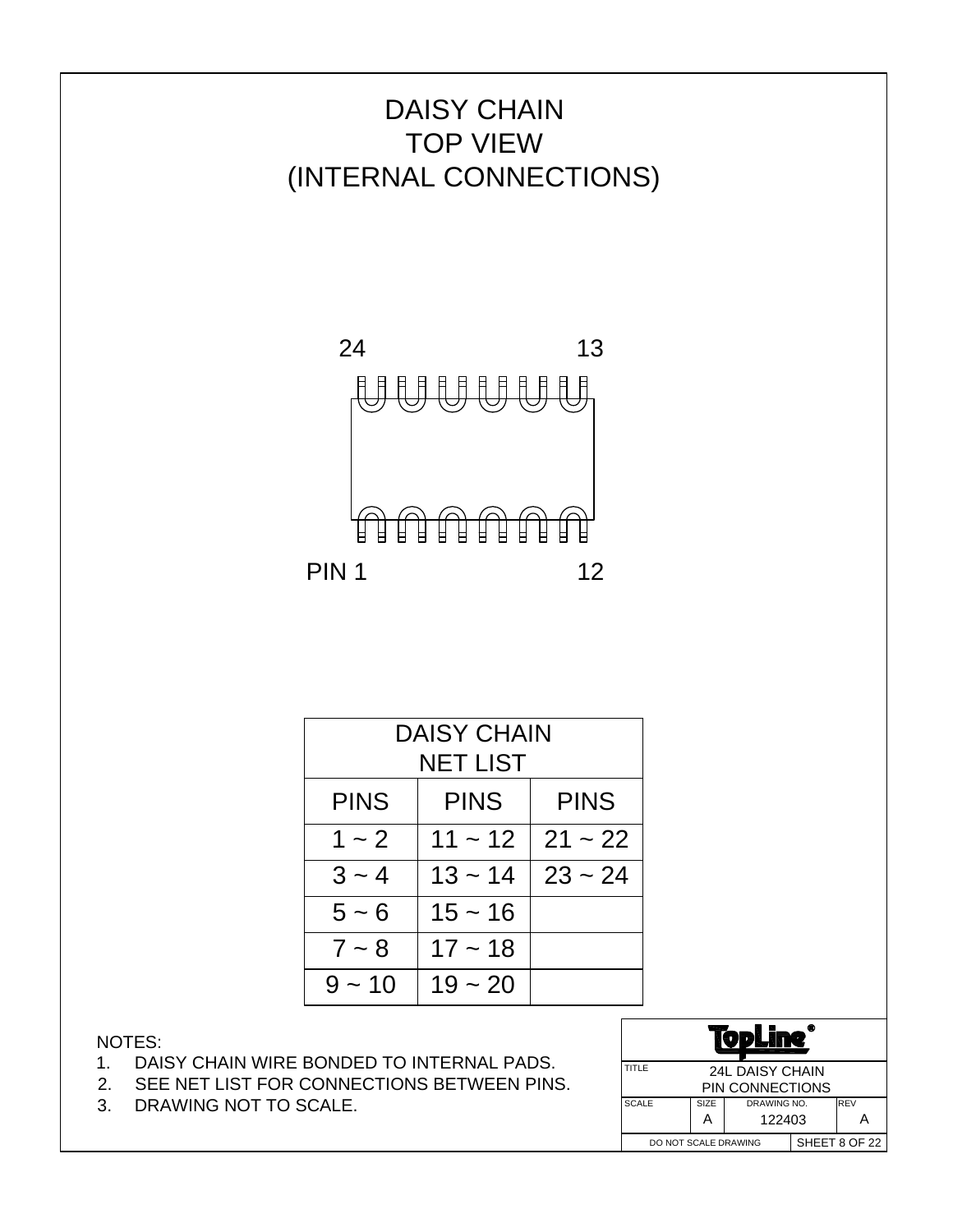

| <b>DAISY CHAIN</b><br>NET LIST            |           |           |  |  |  |
|-------------------------------------------|-----------|-----------|--|--|--|
| <b>PINS</b><br><b>PINS</b><br><b>PINS</b> |           |           |  |  |  |
| $1 - 2$                                   | $11 - 12$ | $21 - 22$ |  |  |  |
| $3 - 4$                                   | $13 - 14$ | $23 - 24$ |  |  |  |
| $5 \sim 6$                                | $15 - 16$ | $25 - 26$ |  |  |  |
| $7 - 8$                                   | $17 - 18$ | $27 - 28$ |  |  |  |
| $9 - 10$                                  | $19 - 20$ |           |  |  |  |

- 1. DAISY CHAIN WIRE BONDED TO INTERNAL PADS.
- 2. SEE NET LIST FOR CONNECTIONS BETWEEN PINS.
- 3. DRAWING NOT TO SCALE.

| TITLE<br><b>28L DAISY CHAIN</b>     |  |  |  |               |
|-------------------------------------|--|--|--|---------------|
| PIN CONNECTIONS                     |  |  |  |               |
| <b>SCALE</b><br>SIZE<br>DRAWING NO. |  |  |  | <b>REV</b>    |
| 122803<br>А                         |  |  |  |               |
| DO NOT SCALE DRAWING                |  |  |  | SHEET 9 OF 22 |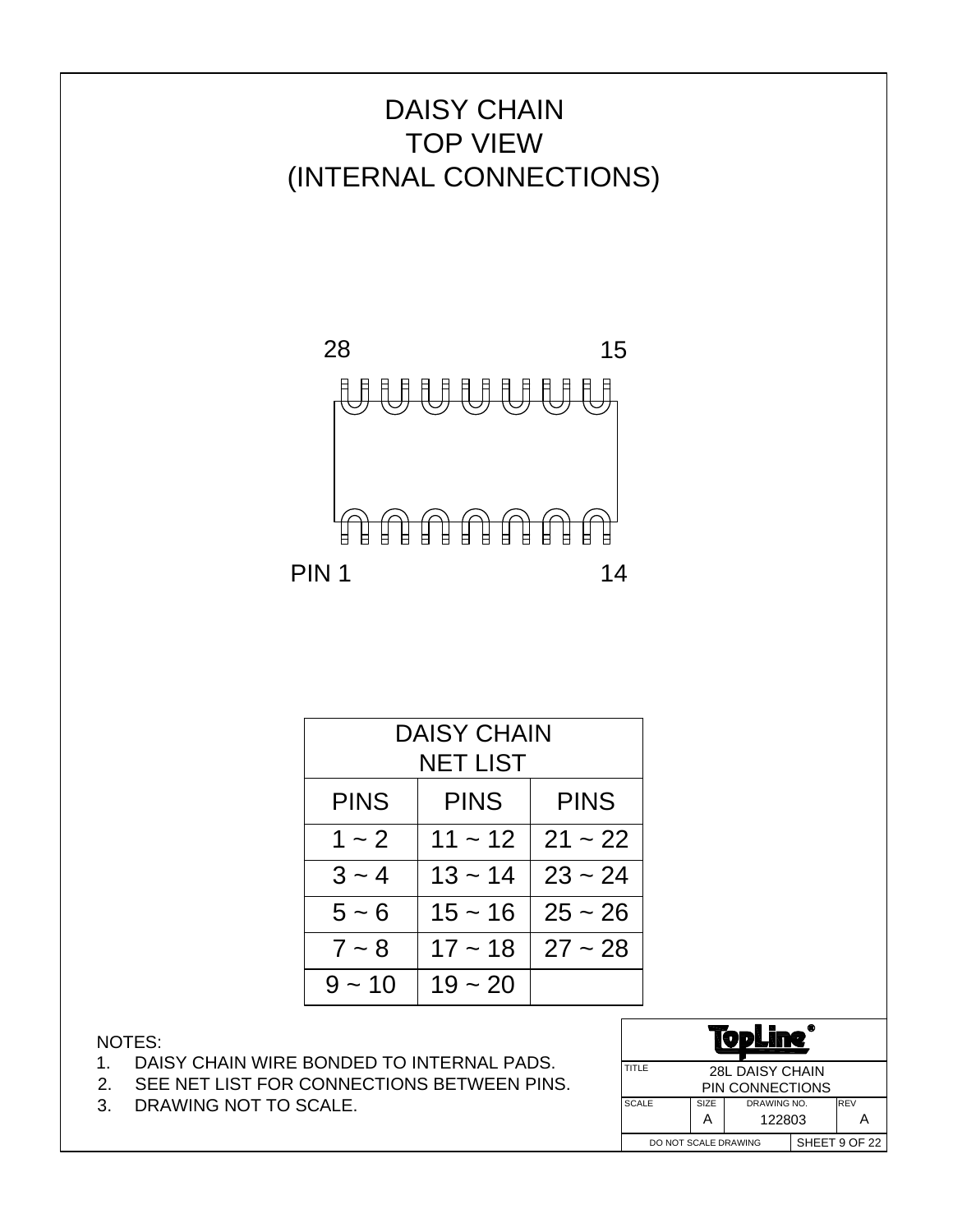

| <b>DAISY CHAIN</b>                        |           |           |  |  |
|-------------------------------------------|-----------|-----------|--|--|
|                                           | NET LIST  |           |  |  |
| <b>PINS</b><br><b>PINS</b><br><b>PINS</b> |           |           |  |  |
| $1 - 2$                                   | $11 - 12$ | $21 - 22$ |  |  |
| $3 - 4$                                   | $13 - 14$ | $23 - 24$ |  |  |
| $5 - 6$                                   | $15 - 16$ | $25 - 26$ |  |  |
| $7 - 8$                                   | $17 - 18$ | $27 - 28$ |  |  |
| $9 - 10$                                  | $19 - 20$ | $29 - 30$ |  |  |

- 1. DAISY CHAIN WIRE BONDED TO INTERNAL PADS.
- 2. SEE NET LIST FOR CONNECTIONS BETWEEN PINS.
- 3. DRAWING NOT TO SCALE.

| VDL                                 |  |                 |  |                |
|-------------------------------------|--|-----------------|--|----------------|
| TITLE<br><b>30L DAISY CHAIN</b>     |  |                 |  |                |
|                                     |  | PIN CONNECTIONS |  |                |
| <b>SCALE</b><br>SIZE<br>DRAWING NO. |  |                 |  | <b>REV</b>     |
| 123003<br>А                         |  |                 |  |                |
| DO NOT SCALE DRAWING                |  |                 |  | SHEET 10 OF 22 |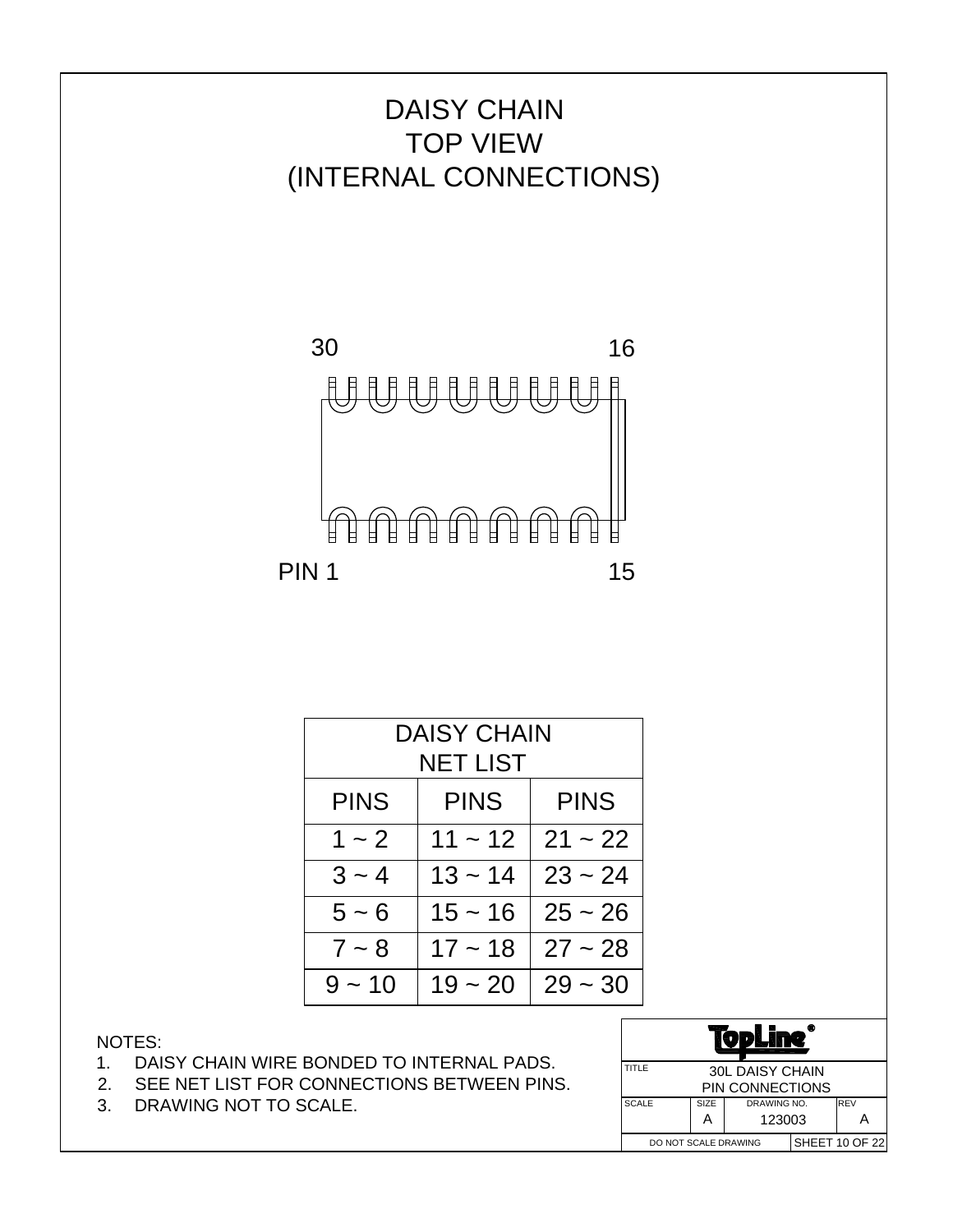

| <b>DAISY CHAIN</b><br><b>NET LIST</b> |                            |           |           |  |  |  |
|---------------------------------------|----------------------------|-----------|-----------|--|--|--|
|                                       |                            |           |           |  |  |  |
| <b>PINS</b>                           | <b>PINS</b><br><b>PINS</b> |           |           |  |  |  |
| $1 - 2$                               | $11 - 12$                  | $21 - 22$ | $31 - 32$ |  |  |  |
| $3 - 4$                               | $13 - 14$                  | $23 - 24$ |           |  |  |  |
| $5 - 6$                               | $15 - 16$                  | $25 - 26$ |           |  |  |  |
| $7 - 8$                               | $17 - 18$                  | $27 - 28$ |           |  |  |  |
| $9 - 10$                              | $19 - 20$                  | $29 - 30$ |           |  |  |  |

- 1. DAISY CHAIN WIRE BONDED TO INTERNAL PADS.
- 2. SEE NET LIST FOR CONNECTIONS BETWEEN PINS.
- 3. DRAWING NOT TO SCALE.

|                      | œ<br>D                 |        |  |                       |
|----------------------|------------------------|--------|--|-----------------------|
| TITLE                | <b>32L DAISY CHAIN</b> |        |  |                       |
|                      | PIN CONNECTIONS        |        |  |                       |
| <b>SCALE</b>         | SIZE<br>DRAWING NO.    |        |  | <b>REV</b>            |
|                      | А                      | 123203 |  |                       |
| DO NOT SCALE DRAWING |                        |        |  | <b>SHEET 11 OF 22</b> |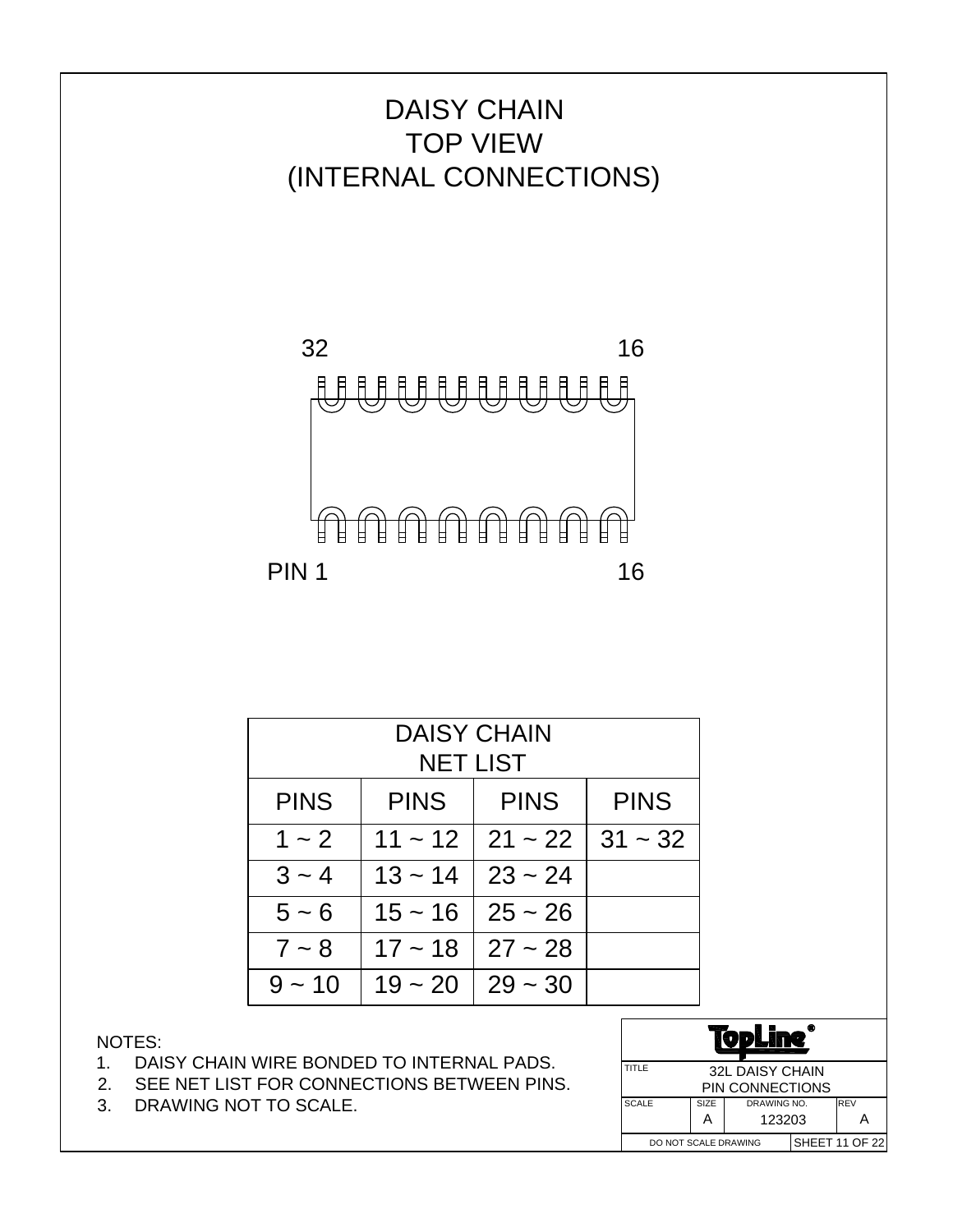

|                                                          | <b>DAISY CHAIN</b> |                 |           |  |  |  |  |
|----------------------------------------------------------|--------------------|-----------------|-----------|--|--|--|--|
|                                                          |                    | <b>NET LIST</b> |           |  |  |  |  |
| <b>PINS</b><br><b>PINS</b><br><b>PINS</b><br><b>PINS</b> |                    |                 |           |  |  |  |  |
| $1 - 2$                                                  | $11 - 12$          | $21 - 22$       | $31 - 32$ |  |  |  |  |
| $3 - 4$                                                  | $13 - 14$          | $23 - 24$       | $33 - 34$ |  |  |  |  |
| $5 - 6$                                                  | $15 - 16$          | $25 - 26$       |           |  |  |  |  |
| $7 - 8$                                                  | $17 - 18$          | $27 - 28$       |           |  |  |  |  |
| $9 - 10$                                                 | $19 - 20$          | $29 - 30$       |           |  |  |  |  |

- 1. DAISY CHAIN WIRE BONDED TO INTERNAL PADS.
- 2. SEE NET LIST FOR CONNECTIONS BETWEEN PINS.
- 3. DRAWING NOT TO SCALE.

| T.                                  |   |                 |  |                       |
|-------------------------------------|---|-----------------|--|-----------------------|
| TITLE<br><b>34L DAISY CHAIN</b>     |   |                 |  |                       |
|                                     |   | PIN CONNECTIONS |  |                       |
| <b>SCALE</b><br>SIZE<br>DRAWING NO. |   |                 |  | <b>REV</b>            |
|                                     | А | 123403          |  |                       |
| DO NOT SCALE DRAWING                |   |                 |  | <b>SHEET 12 OF 22</b> |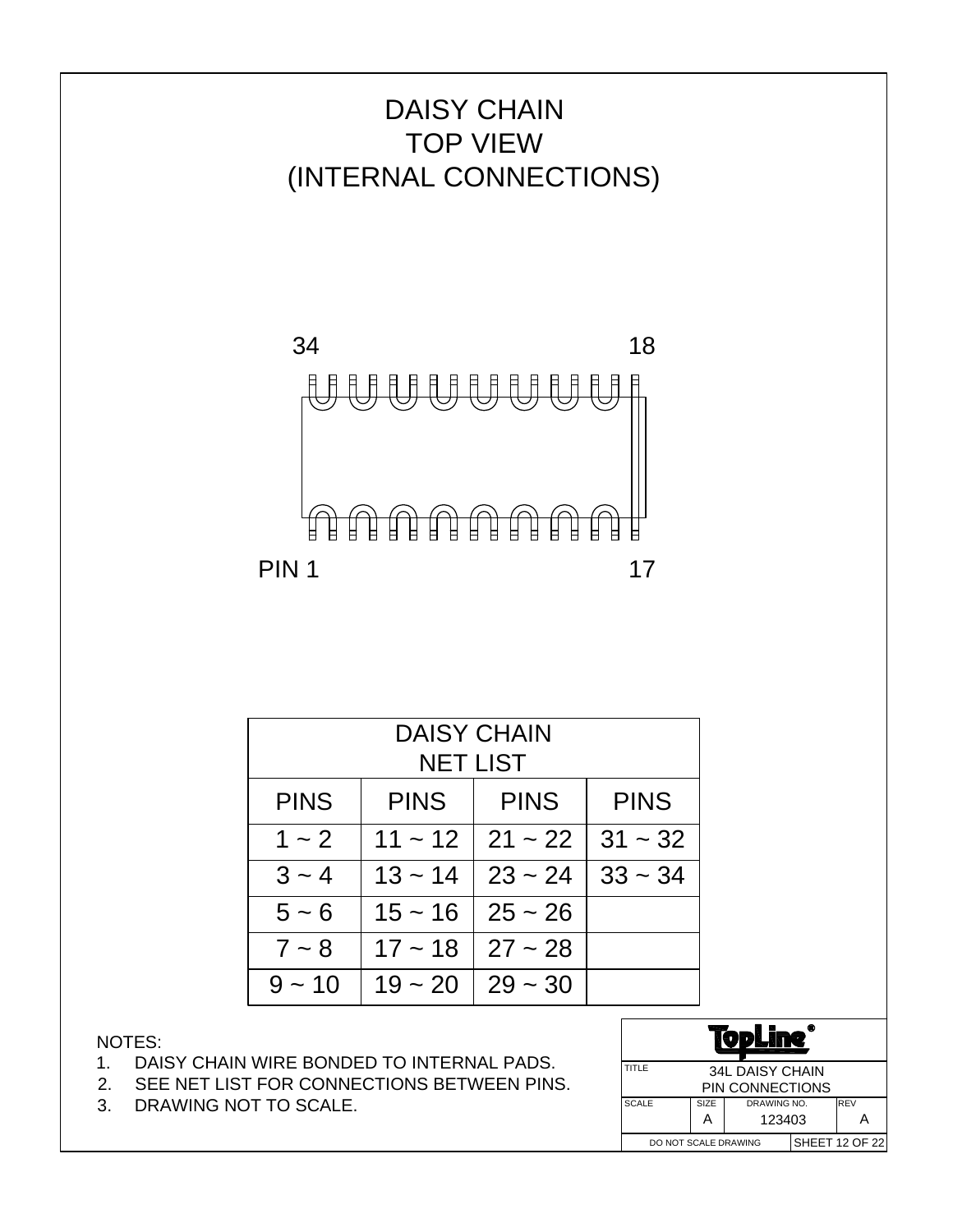

| <b>DAISY CHAIN</b> |             |                 |           |  |  |  |
|--------------------|-------------|-----------------|-----------|--|--|--|
|                    |             | <b>NET LIST</b> |           |  |  |  |
| <b>PINS</b>        | <b>PINS</b> | <b>PINS</b>     |           |  |  |  |
| $1 - 2$            | $11 - 12$   | $21 - 22$       | $31 - 32$ |  |  |  |
| $3 - 4$            | $13 - 14$   | $23 - 24$       | $33 - 34$ |  |  |  |
| $5 - 6$            | $15 - 16$   | $25 - 26$       | $35 - 36$ |  |  |  |
| $7 - 8$            | $17 - 18$   | $27 - 28$       |           |  |  |  |
| $9 - 10$           | $19 - 20$   | $29 - 30$       |           |  |  |  |

- 1. DAISY CHAIN WIRE BONDED TO INTERNAL PADS.
- 2. SEE NET LIST FOR CONNECTIONS BETWEEN PINS.
- 3. DRAWING NOT TO SCALE.

| œ<br>D                              |   |        |            |                       |
|-------------------------------------|---|--------|------------|-----------------------|
| TITLE<br><b>36L DAISY CHAIN</b>     |   |        |            |                       |
| PIN CONNECTIONS                     |   |        |            |                       |
| <b>SCALE</b><br>SIZE<br>DRAWING NO. |   |        | <b>REV</b> |                       |
|                                     | А | 123603 |            |                       |
| DO NOT SCALE DRAWING                |   |        |            | <b>SHEET 13 OF 22</b> |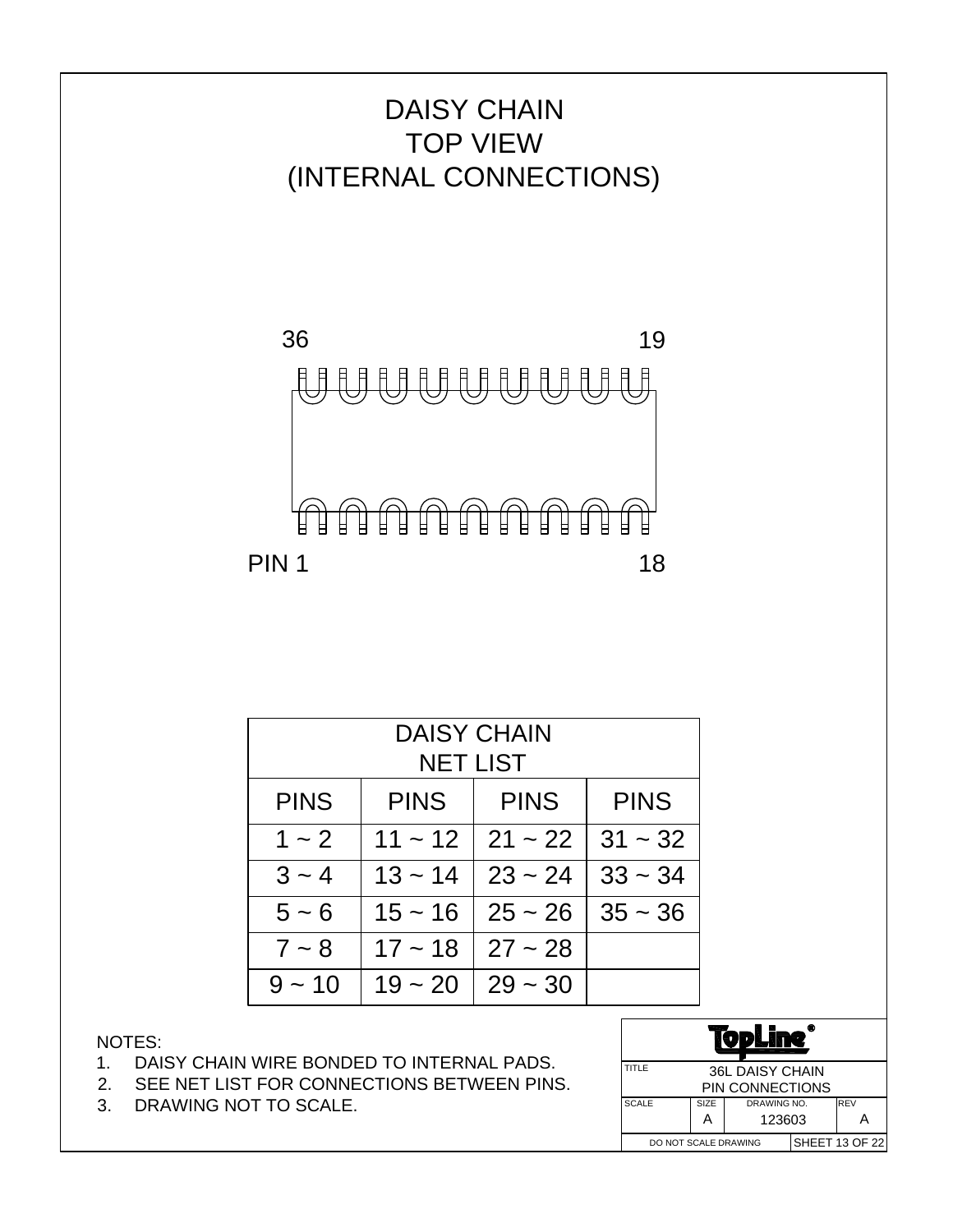



| <b>DAISY CHAIN</b><br><b>NET LIST</b>                    |           |           |           |  |  |  |
|----------------------------------------------------------|-----------|-----------|-----------|--|--|--|
| <b>PINS</b><br><b>PINS</b><br><b>PINS</b><br><b>PINS</b> |           |           |           |  |  |  |
| $1 - 2$                                                  | $11 - 12$ | $21 - 22$ | $31 - 32$ |  |  |  |
| $3 - 4$                                                  | $13 - 14$ | $23 - 24$ | $33 - 34$ |  |  |  |
| $5 - 6$                                                  | $15 - 16$ | $25 - 26$ | $35 - 36$ |  |  |  |
| $7 - 8$                                                  | $17 - 18$ | $27 - 28$ | $37 - 38$ |  |  |  |
| $9 - 10$                                                 | $19 - 20$ | $29 - 30$ | $39 - 40$ |  |  |  |

- 1. DAISY CHAIN WIRE BONDED TO INTERNAL PADS.
- 2. SEE NET LIST FOR CONNECTIONS BETWEEN PINS.
- 3. DRAWING NOT TO SCALE.

|                                 |      | VPL             |  |                |
|---------------------------------|------|-----------------|--|----------------|
| TITLE<br><b>40L DAISY CHAIN</b> |      |                 |  |                |
|                                 |      | PIN CONNECTIONS |  |                |
| <b>SCALE</b>                    | SIZE | DRAWING NO.     |  | <b>REV</b>     |
|                                 | А    | 124003          |  |                |
| DO NOT SCALE DRAWING            |      |                 |  | SHEET 14 OF 22 |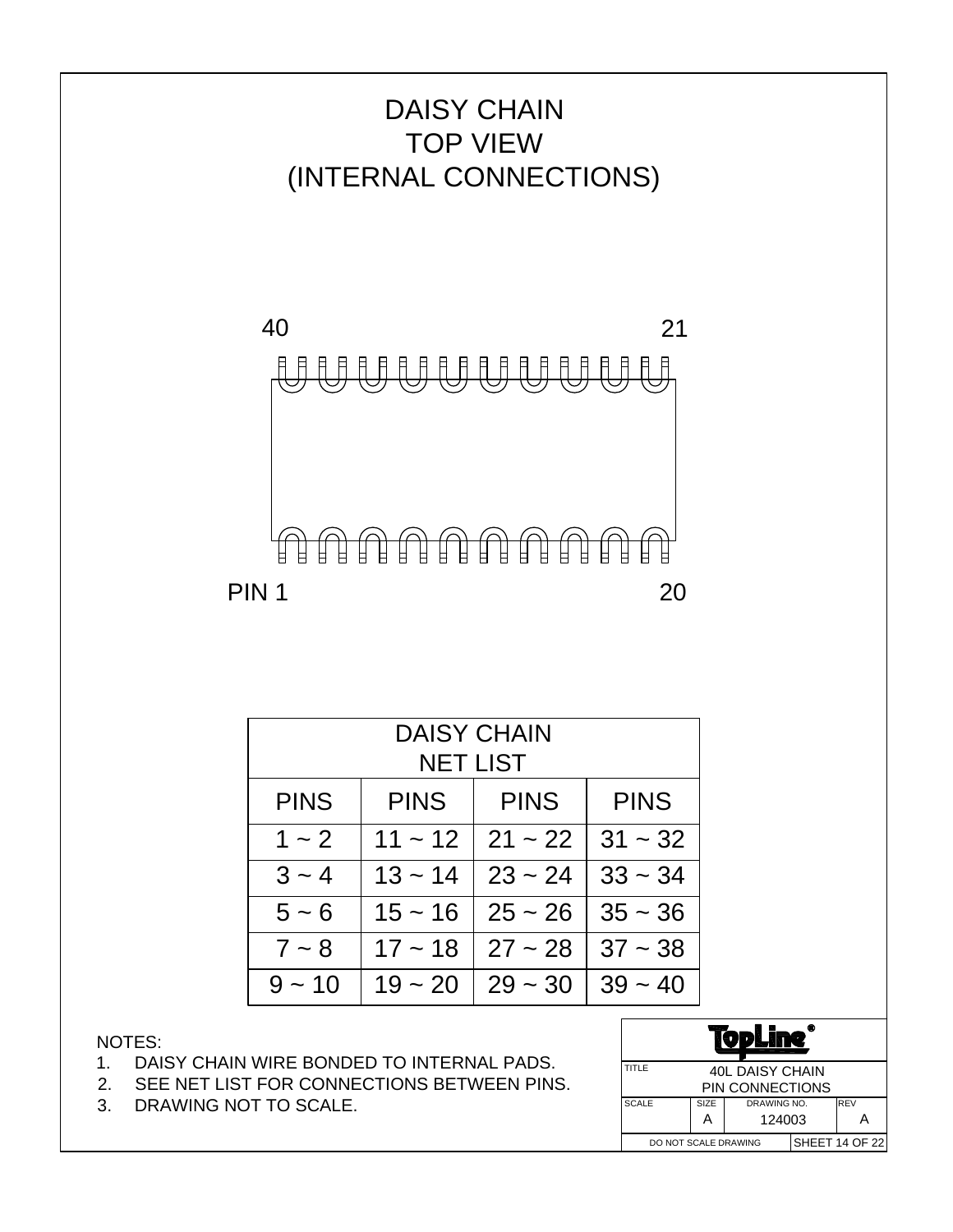

PIN 1

| <b>DAISY CHAIN</b><br><b>NET LIST</b>                                   |           |           |           |           |  |
|-------------------------------------------------------------------------|-----------|-----------|-----------|-----------|--|
| <b>PINS</b><br><b>PINS</b><br><b>PINS</b><br><b>PINS</b><br><b>PINS</b> |           |           |           |           |  |
| $1 - 2$                                                                 | $11 - 12$ | $21 - 22$ | $31 - 32$ | $41 - 42$ |  |
| $3 - 4$                                                                 | $13 - 14$ | $23 - 24$ | $33 - 34$ |           |  |
| $5 - 6$                                                                 | $15 - 16$ | $25 - 26$ | $35 - 36$ |           |  |
| $7 - 8$                                                                 | $17 - 18$ | $27 - 28$ | $37 - 38$ |           |  |
| $9 - 10$                                                                | $19 - 20$ | $29 - 30$ | $39 - 40$ |           |  |

- 1. DAISY CHAIN WIRE BONDED TO INTERNAL PADS.
- 2. SEE NET LIST FOR CONNECTIONS BETWEEN PINS.
- 3. DRAWING NOT TO SCALE.

| TITLE                |                  | <b>42L DAISY CHAIN</b> |  |                       |
|----------------------|------------------|------------------------|--|-----------------------|
|                      |                  | <b>PIN CONNECTIONS</b> |  |                       |
| <b>SCALE</b>         | SIZE             | DRAWING NO.            |  | <b>IREV</b>           |
|                      | 124203<br>А<br>А |                        |  |                       |
| DO NOT SCALE DRAWING |                  |                        |  | <b>SHEET 15 OF 22</b> |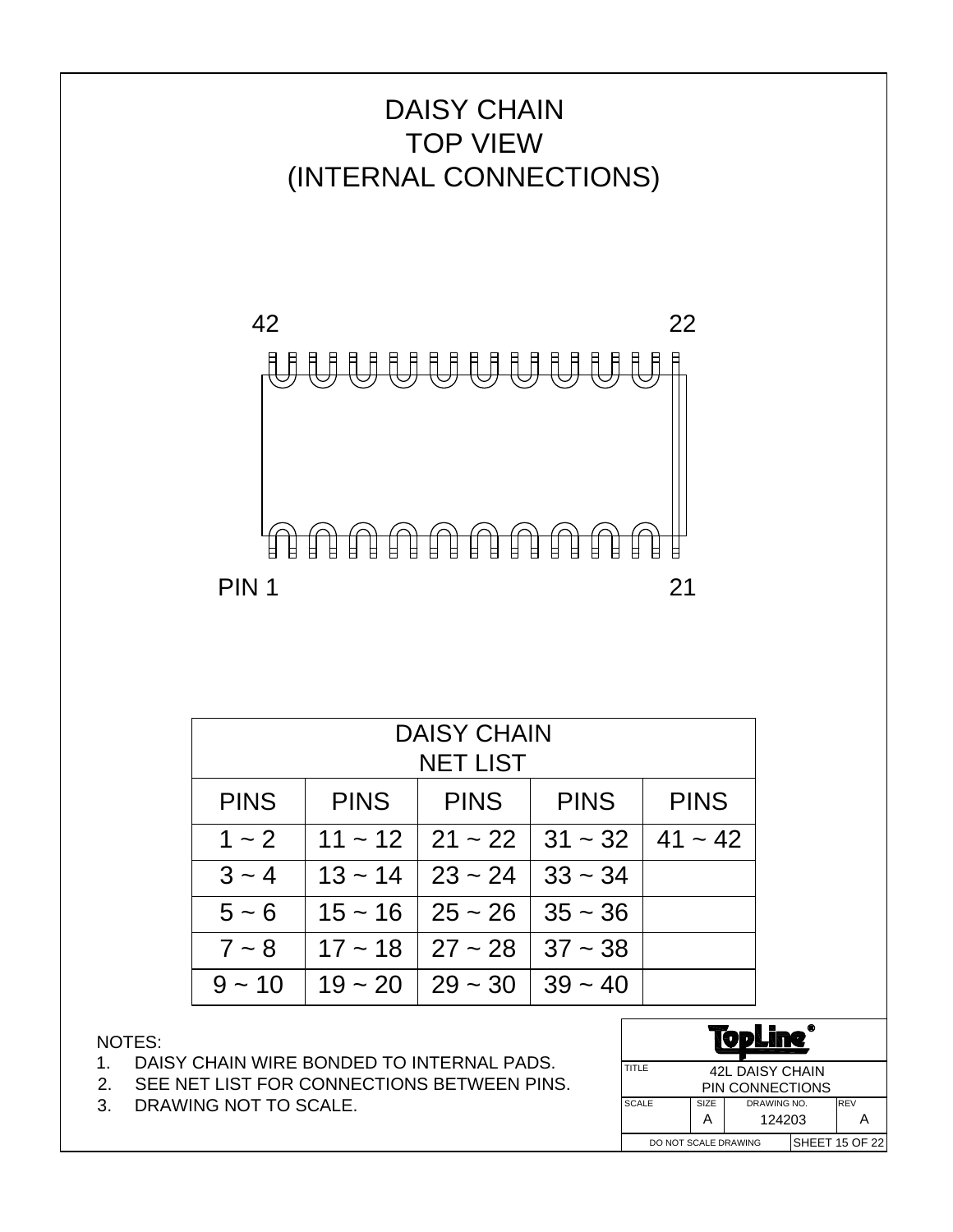

| <b>DAISY CHAIN</b><br><b>NET LIST</b>                                   |              |           |              |           |  |
|-------------------------------------------------------------------------|--------------|-----------|--------------|-----------|--|
| <b>PINS</b><br><b>PINS</b><br><b>PINS</b><br><b>PINS</b><br><b>PINS</b> |              |           |              |           |  |
| $1 - 2$                                                                 | $11 \sim 12$ | $21 - 22$ | $31 - 32$    | $41 - 42$ |  |
| $3 - 4$                                                                 | $13 - 14$    | $23 - 24$ | $33 \sim 34$ | $43 - 44$ |  |
| $5 - 6$                                                                 | $15 - 16$    | $25 - 26$ | $35 - 36$    |           |  |
| $7 - 8$                                                                 | $17 - 18$    | $27 - 28$ | $37 - 38$    |           |  |
| $9 - 10$                                                                | $19 - 20$    | $29 - 30$ | $39 - 40$    |           |  |

- 1. DAISY CHAIN WIRE BONDED TO INTERNAL PADS.
- 2. SEE NET LIST FOR CONNECTIONS BETWEEN PINS.
- 3. DRAWING NOT TO SCALE.

| TITLE                |                  | <b>44L DAISY CHAIN</b> |  |                |
|----------------------|------------------|------------------------|--|----------------|
|                      |                  | <b>PIN CONNECTIONS</b> |  |                |
| <b>SCALE</b>         | SIZE             | DRAWING NO.            |  | <b>IREV</b>    |
|                      | 124403<br>А<br>А |                        |  |                |
| DO NOT SCALE DRAWING |                  |                        |  | SHEET 16 OF 22 |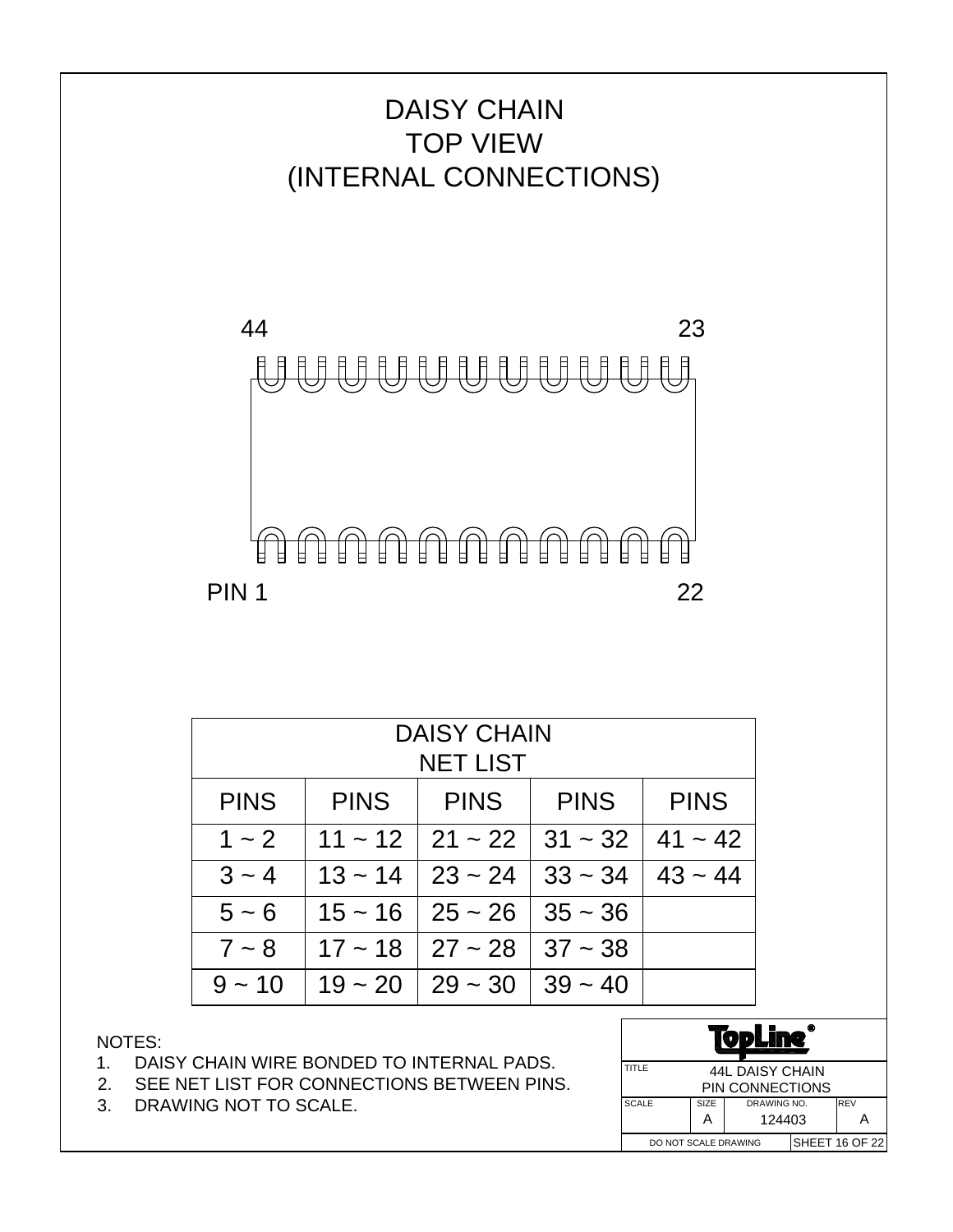

| <b>DAISY CHAIN</b><br><b>NET LIST</b>                                   |           |           |           |           |  |
|-------------------------------------------------------------------------|-----------|-----------|-----------|-----------|--|
| <b>PINS</b><br><b>PINS</b><br><b>PINS</b><br><b>PINS</b><br><b>PINS</b> |           |           |           |           |  |
| $1 - 2$                                                                 | $11 - 12$ | $21 - 22$ | $31 - 32$ | $41 - 42$ |  |
| $3 - 4$                                                                 | $13 - 14$ | $23 - 24$ | $33 - 34$ | $43 - 44$ |  |
| $5 - 6$                                                                 | $15 - 16$ | $25 - 26$ | $35 - 36$ | $45 - 46$ |  |
| $7 - 8$                                                                 | $17 - 18$ | $27 - 28$ | $37 - 38$ | $47 - 48$ |  |
| $9 - 10$                                                                | $19 - 20$ | $29 - 30$ | $39 - 40$ |           |  |

- 1. DAISY CHAIN WIRE BONDED TO INTERNAL PADS.
- 2. SEE NET LIST FOR CONNECTIONS BETWEEN PINS.
- 3. DRAWING NOT TO SCALE.

|                      |      | VDLI                   |  |                       |
|----------------------|------|------------------------|--|-----------------------|
| TITLE                |      | <b>48L DAISY CHAIN</b> |  |                       |
|                      |      | PIN CONNECTIONS        |  |                       |
| <b>SCALE</b>         | SIZE | DRAWING NO.            |  | <b>IREV</b>           |
|                      | А    | 124803                 |  |                       |
| DO NOT SCALE DRAWING |      |                        |  | <b>SHEET 17 OF 22</b> |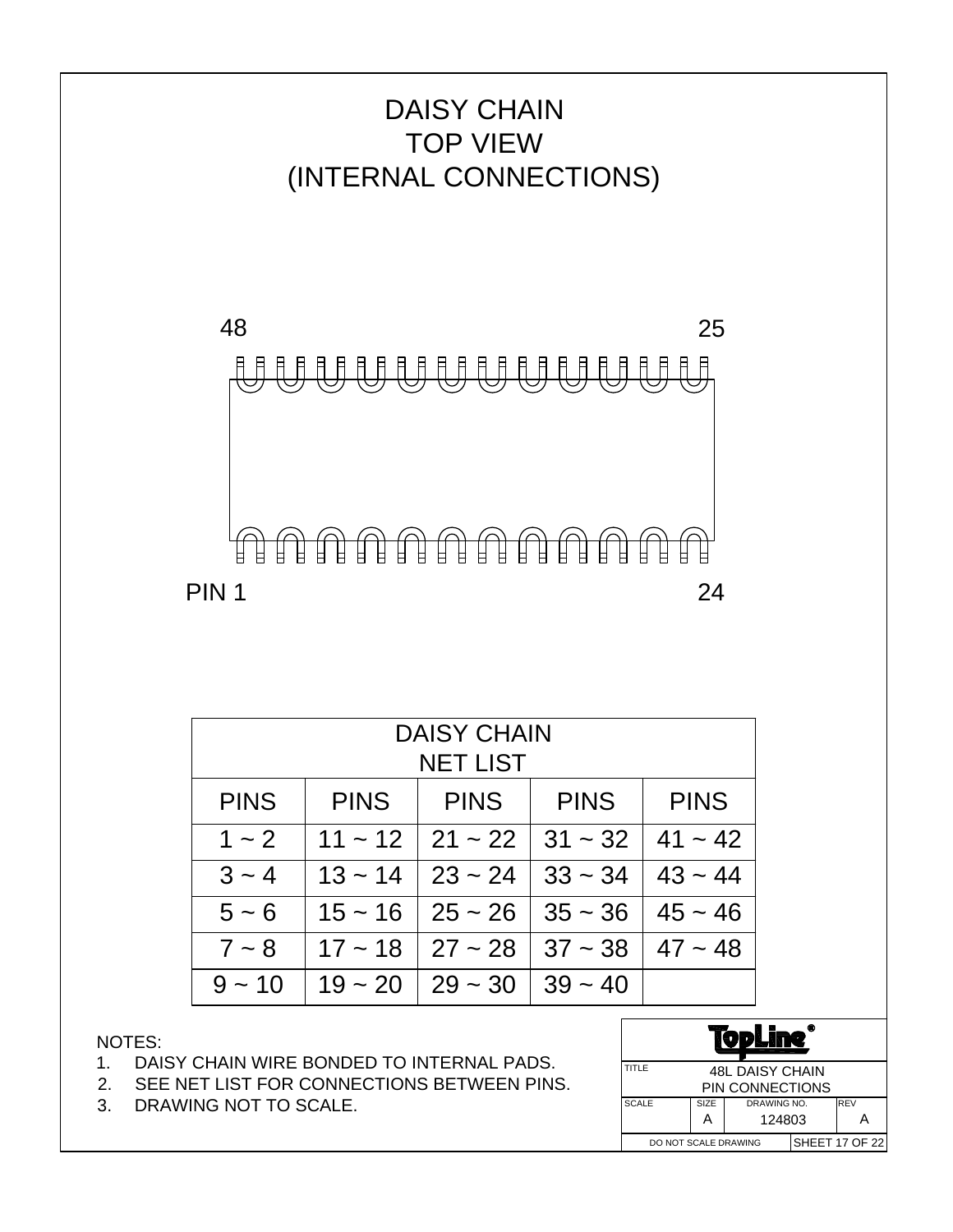

| <b>DAISY CHAIN</b><br><b>NET LIST</b> |                                                                         |                                            |  |                        |  |  |  |
|---------------------------------------|-------------------------------------------------------------------------|--------------------------------------------|--|------------------------|--|--|--|
| <b>PINS</b>                           | <b>PINS</b><br><b>PINS</b><br><b>PINS</b><br><b>PINS</b><br><b>PINS</b> |                                            |  |                        |  |  |  |
| $1 - 2$                               |                                                                         | $11 \sim 12$   21 ~ 22   31 ~ 32           |  | $41 \sim 42$   51 ~ 52 |  |  |  |
| $3 - 4$                               |                                                                         | $13 \sim 14$   23 ~ 24   33 ~ 34           |  | $43 - 44$              |  |  |  |
| $5 - 6$                               |                                                                         | $15 \sim 16$   25 ~ 26   35 ~ 36           |  | $45 - 46$              |  |  |  |
| $7 - 8$                               |                                                                         | $17 \sim 18$   27 ~ 28   37 ~ 38           |  | $47 - 48$              |  |  |  |
| $9 - 10$                              |                                                                         | $19 \sim 20$   29 $\sim 30$   39 $\sim 40$ |  | $49 - 50$              |  |  |  |

- 1. DAISY CHAIN WIRE BONDED TO INTERNAL PADS.
- 2. SEE NET LIST FOR CONNECTIONS BETWEEN PINS.
- 3. DRAWING NOT TO SCALE.

|              |                      | VDL             |  |                       |
|--------------|----------------------|-----------------|--|-----------------------|
| TITLE        |                      | 52L DAISY CHAIN |  |                       |
|              |                      | PIN CONNECTIONS |  |                       |
| <b>SCALE</b> | SIZE                 | DRAWING NO.     |  | <b>REV</b>            |
|              | 125203<br>А          |                 |  | А                     |
|              | DO NOT SCALE DRAWING |                 |  | <b>SHEET 18 OF 22</b> |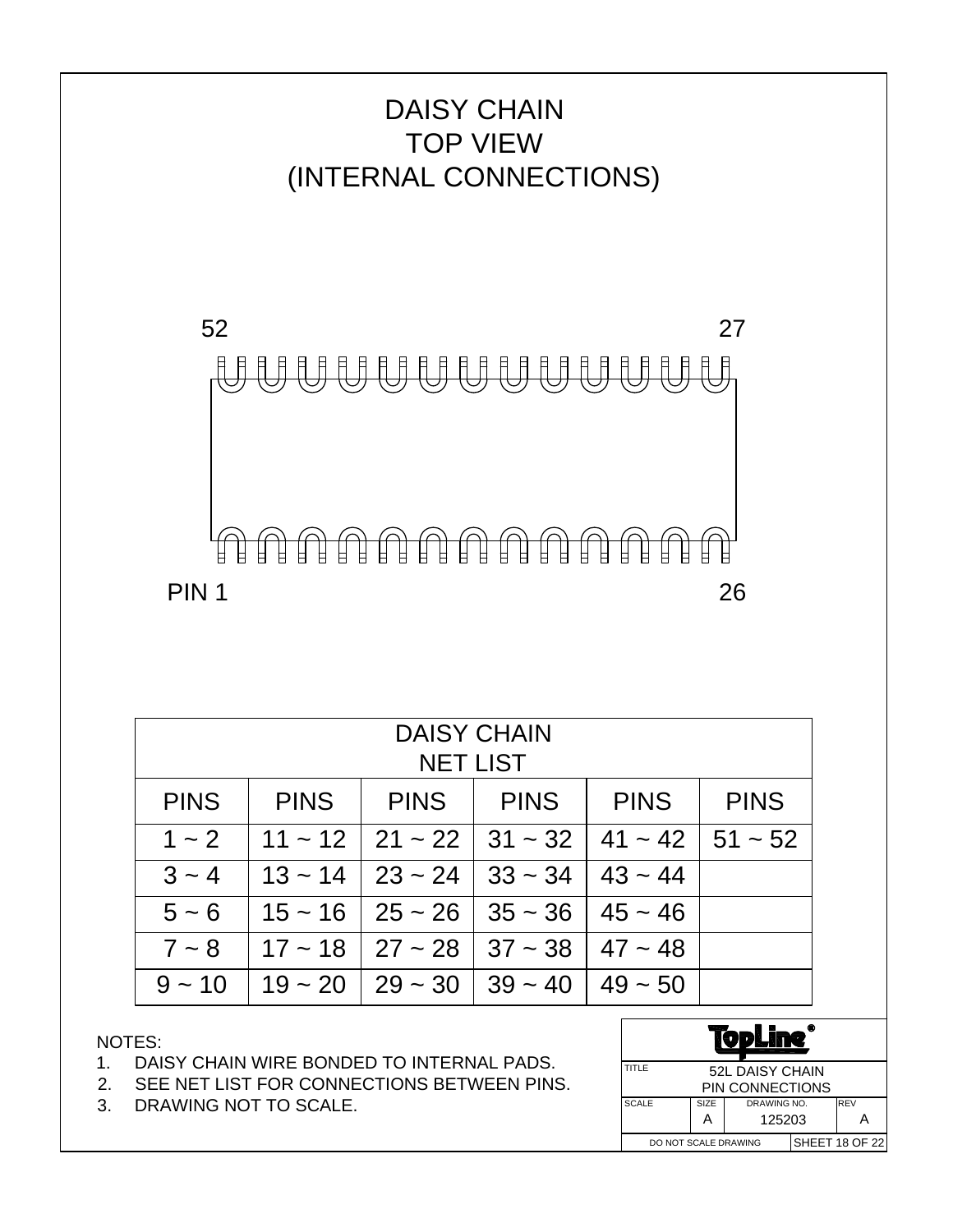

| <b>DAISY CHAIN</b><br><b>NET LIST</b>                                                  |  |                                   |              |           |                             |  |  |
|----------------------------------------------------------------------------------------|--|-----------------------------------|--------------|-----------|-----------------------------|--|--|
| <b>PINS</b><br><b>PINS</b><br><b>PINS</b><br><b>PINS</b><br><b>PINS</b><br><b>PINS</b> |  |                                   |              |           |                             |  |  |
| $1 - 2$                                                                                |  | $11 \sim 12$   21 ~ 22   31 ~ 32  |              | $41 - 42$ | $51 - 52$                   |  |  |
| $3 - 4$                                                                                |  | $13 \sim 14$   23 ~ 24            | $33 \sim 34$ | $43 - 44$ | $53 - 54$                   |  |  |
| $5 - 6$                                                                                |  | $15 \sim 16$   25 ~ 26   35 ~ 36  |              |           | $45 \sim 46$   55 $\sim 56$ |  |  |
| $7 - 8$                                                                                |  | $17 \sim 18$   27 ~ 28   37 ~ 38  |              | $47 - 48$ |                             |  |  |
| $9 - 10$                                                                               |  | $19 \sim 20 \mid 29 \sim 30 \mid$ | $139 - 40$   | $49 - 50$ |                             |  |  |

- 1. DAISY CHAIN WIRE BONDED TO INTERNAL PADS.
- 2. SEE NET LIST FOR CONNECTIONS BETWEEN PINS.
- 3. DRAWING NOT TO SCALE.

| VDL          |                      |                        |  |                       |
|--------------|----------------------|------------------------|--|-----------------------|
| TITLE        |                      | <b>56L DAISY CHAIN</b> |  |                       |
|              |                      | PIN CONNECTIONS        |  |                       |
| <b>SCALE</b> | SIZE                 | DRAWING NO.            |  | <b>REV</b>            |
|              | 125603<br>А<br>А     |                        |  |                       |
|              | DO NOT SCALE DRAWING |                        |  | <b>SHEET 19 OF 22</b> |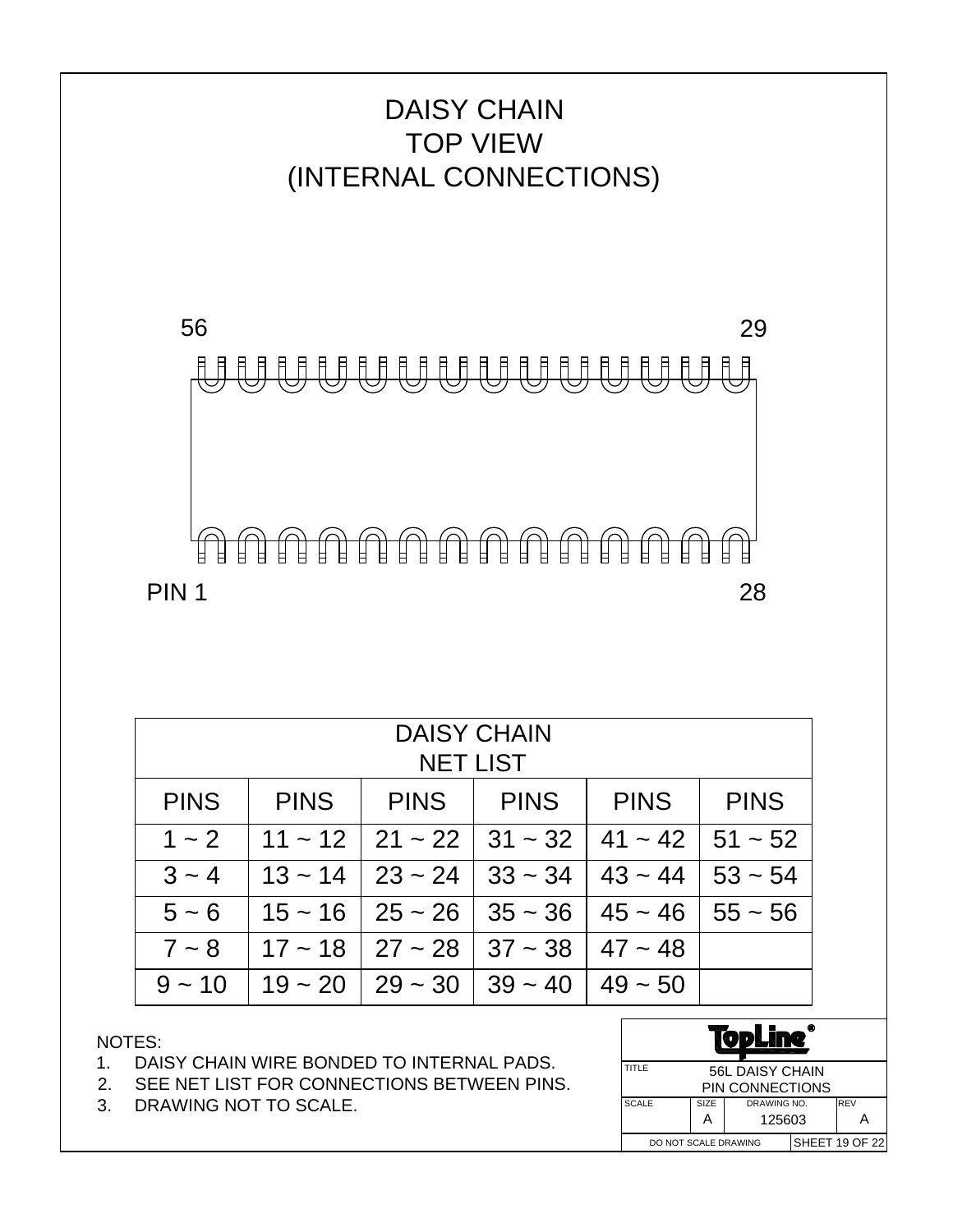

| <b>DAISY CHAIN</b><br><b>NET LIST</b> |             |                                                                |             |                                                           |             |             |
|---------------------------------------|-------------|----------------------------------------------------------------|-------------|-----------------------------------------------------------|-------------|-------------|
| <b>PINS</b>                           | <b>PINS</b> |                                                                | PINS   PINS | I PINS I                                                  | <b>PINS</b> | <b>PINS</b> |
| $1 - 2$                               |             | $11 \sim 12$   21 ~ 22   31 ~ 32   41 ~ 42   51 ~ 52   61 ~ 62 |             |                                                           |             |             |
| $3 - 4$                               |             | $13 \sim 14$   23 ~ 24   33 ~ 34   43 ~ 44   53 ~ 54   63 ~ 64 |             |                                                           |             |             |
| $5 - 6$                               |             | $15 \sim 16$   25 ~ 26   35 ~ 36   45 ~ 46   55 ~ 56           |             |                                                           |             |             |
| $7 - 8$                               |             | $17 \sim 18$   27 ~ 28   37 ~ 38   47 ~ 48   57 ~ 58           |             |                                                           |             |             |
| $9 - 10$                              | $19 - 20$   |                                                                |             | $29 \sim 30$   39 $\sim 40$   49 $\sim 50$   59 $\sim 60$ |             |             |

- 1. DAISY CHAIN WIRE BONDED TO INTERNAL PADS.
- 2. SEE NET LIST FOR CONNECTIONS BETWEEN PINS.
- 3. DRAWING NOT TO SCALE.

| VPL                             |      |             |             |                       |  |
|---------------------------------|------|-------------|-------------|-----------------------|--|
| TITLE<br><b>64L DAISY CHAIN</b> |      |             |             |                       |  |
| PIN CONNECTIONS                 |      |             |             |                       |  |
| <b>SCALE</b>                    | SIZE | DRAWING NO. | <b>IREV</b> |                       |  |
|                                 | А    | 126403      |             |                       |  |
| DO NOT SCALE DRAWING            |      |             |             | <b>SHEET 20 OF 22</b> |  |